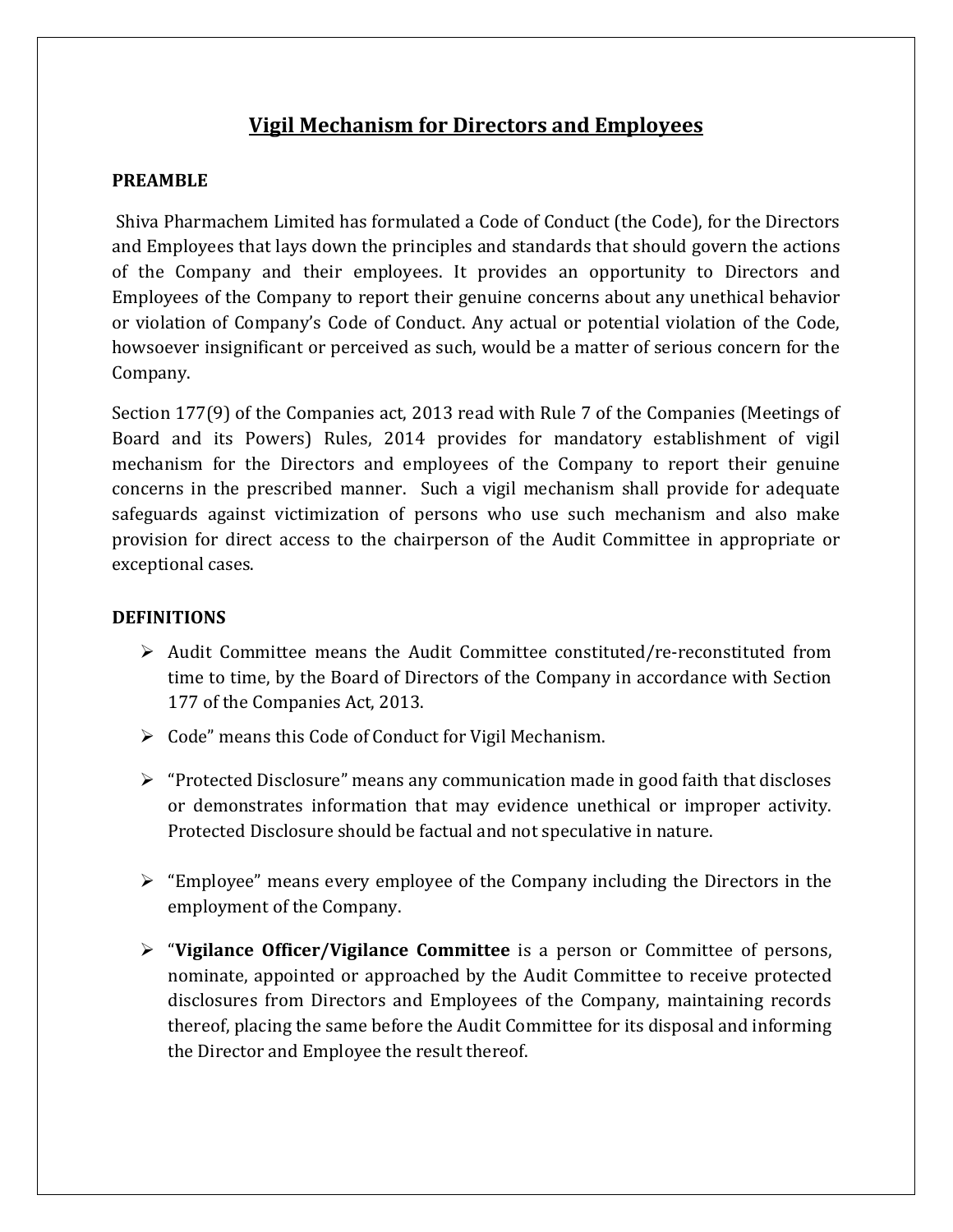### **OBJECTIVES**

Shiva Pharmachem Limited has established this Vigil Mechanism Policy to encourage its Directors and the Employees to come forward and report their genuine concerns of any unethical behavior, or any actual or suspected fraud or any violation of Code of Conduct or policy that comes to their notice without any fear of punishment or unfair treatment.

This mechanism provides for adequate safeguards against victimization of Directors and employees who use such mechanism and also provide for direct access to the Chairman of the Audit Committee in appropriate or exceptional cases.

### SCOPE:

This Policy intends to cover serious concerns that could have grave impact on the operations and performance of the business of the Company and malpractices and events which have taken place / suspected to have taken place, misuse or abuse of authority, fraud or suspected fraud, violation of company rules, manipulations, negligence causing danger to public health and safety, misappropriation of monies, and other matters or activity on account of which the interest of the Company is affected. The policy neither releases employees from their duty of confidentiality in the course of their work, nor is it a route for taking up a grievance about a personal situation.

#### ELIGIBILITY:

All Directors and Employees of the Company are eligible to make Protected Disclosures under the Policy in relation to matters concerning the Company.

#### PROCEDURE:

All Protected Disclosures should preferably be reported in writing by the complainant as soon as possible so as to ensure a clear understanding of the issues raised. The written communication should either be typed or written in a legible handwriting in English, Hindi or in the regional language of the place of employment of the Complainant.

It is suggested that the Protected Disclosure should be forwarded under a covering letter super scribed as "Protected Disclosure under Vigil Mechanism Policy" signed by the Complainant which shall bear the identity of the Complainant to the Chairman of Audit Committee in case of any accounting or financial matters or matters concerning the Vigil Officer and Employees of top level management of the Company and in matters concerning other Employees of the Company to the Vigil Officer of the Company. Alternatively it can also be sent through Email.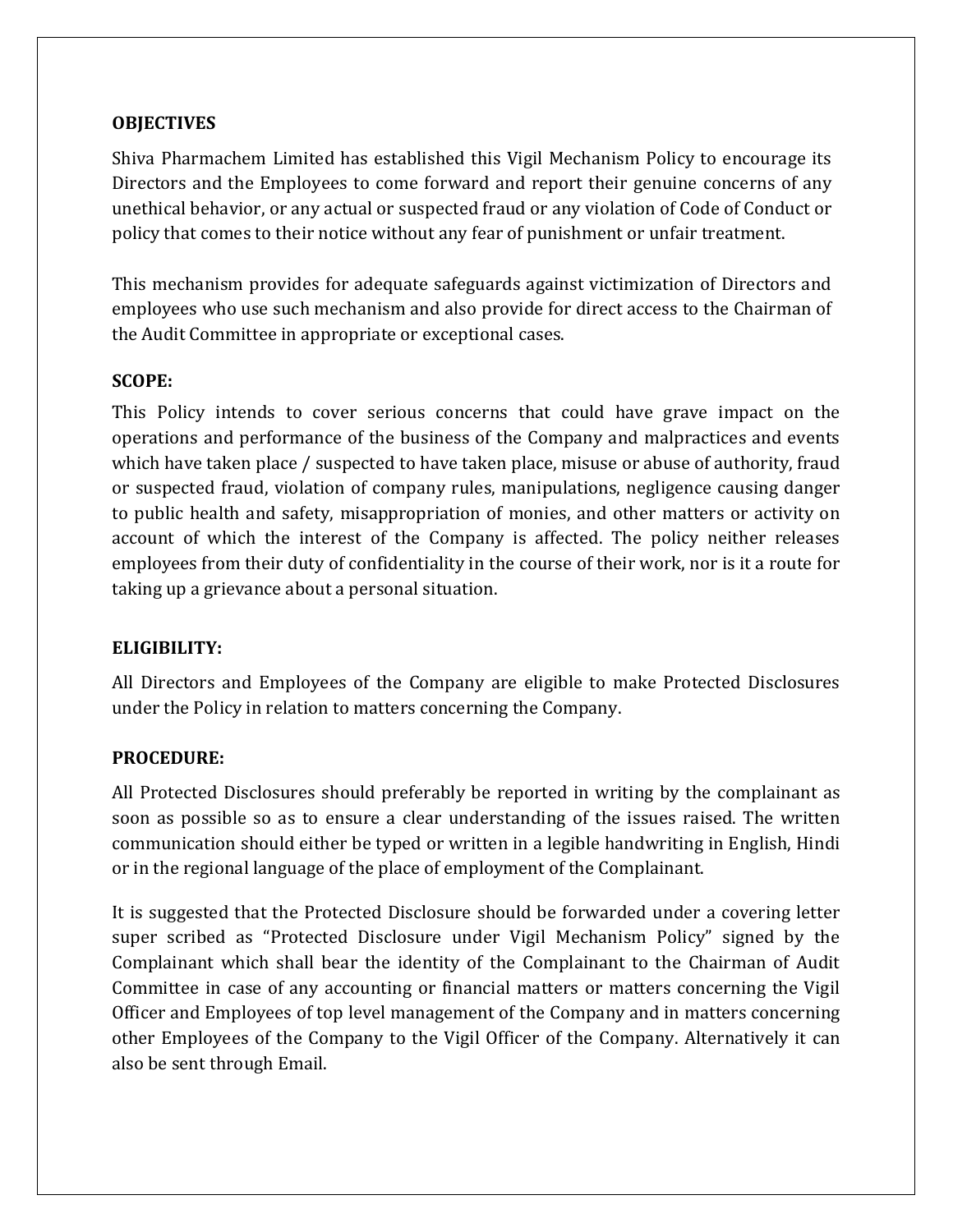Anonymous Disclosure shall not be entertained by the Vigilance officer or the Chairman of the Audit Committee as it would not be possible to communicate with the complainant in case any further clarification is required from the complainant on such protected disclosure.

The Contact Details of the Vigilance Officer and Chairman of Audit Committee are as follows:-

# Name & Address of Vigilance Officer: Mr. Tarang Maru

 Company Secretary Shiva Pharmachem Limited 9th Floor, ABS Tower, Old Padra Road, Vadodara- 390007, Gujarat.

### Name & Address of Chairman of Audit Committee: Mr. Rakesh .S. Agrawal

 9th Floor, ABS Tower, Old Padra Road, Vadodara-390007, Gujarat

The Vigilance Officer or the Chairman of the Audit Committee shall detach the covering letter and discuss only the Protected Disclosure with Members of the Audit Committee to decide further action in the matter.

In order to protect identity of the complainant, the Vigilance Officer will not issue any acknowledgement to the complainant and they are advised neither to write their name/address on the envelope nor enter into any further correspondence with the Vigilance Officer. In case if the Vigilance officer requires any further clarification from the complainant on the matter he/she will get in touch with the complainant.

Protected Disclosures should be factual and not speculative or in the nature of a conclusion, and should contain as much specific information as possible to enable proper assessment of the nature and extent of the concern.

# INVESTIGATION

All Protected Disclosures reported under this Policy will be thoroughly investigated by the Vigilance Officer / Chairman of the Audit Committee of the Company under the authorization of the Audit Committee.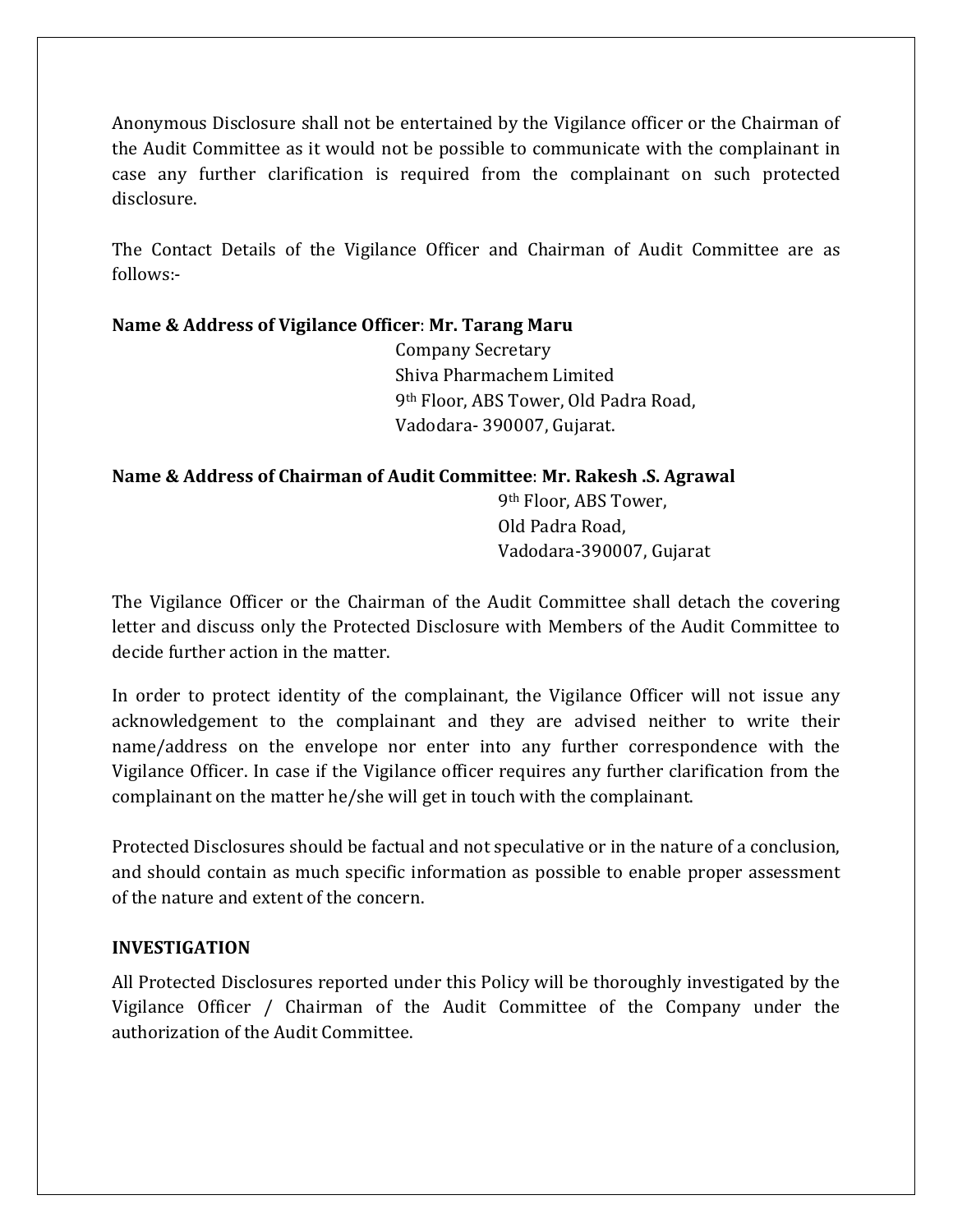Vigilance Officer or the Chairman of Audit Committee may at its discretion consider involving any investigators for the purpose of Investigation and such investigators shall submit their report or information which have came in their notice during investigation to the Vigilance Officer or the Chairman of the Audit Committee.

The decision to conduct an investigation taken by the Vigilance Officer or Chairman of the Audit Committee is by itself not an accusation and is to be treated as a neutral fact-finding process. The outcome of the investigation may not support the conclusion of the Complainant that an improper or unethical act was committed.

The identity of a Subject will be kept confidential to the extent possible given the legitimate needs of law and the investigation.

The employee against whom the complain has been received will be given an opportunity to be heard and it shall be his/her duty to co-operate with the Vigilance Officer or the Chairman of the Audit Committee or any of the Investigators during investigation to the extent that such co-operation sought does not merely require them to admit guilt

The employee against whom the complain has been received have a right to consult with a person or persons of their choice, other than the Vigilance Officer and/or Investigators and/or members of the Audit Committee and/or the Complainant and he/she shall be free at any time to engage counsel at their own cost to represent them in the investigation proceedings.

During the course of the investigation the employee against whom the complain has been received shall neither interfere in such an investigation nor shall try to threatened or influence the witnesses or destroy or temper with the Evidence.

Employee against whom complain has been received and investigated have a right to be informed of the outcome of the investigation and if allegations are not sustained, he/she should be consulted as to whether public disclosure of the investigation results would be in the best interest of the Subject and the Company.

The investigation shall be completed normally within 90 days of the receipt of the Protected Disclosure

#### **PROTECTION**

No unfair treatment will be meted out to the Complainant by virtue of his/ her having reported a Protected Disclosure under this policy. Adequate safeguards against